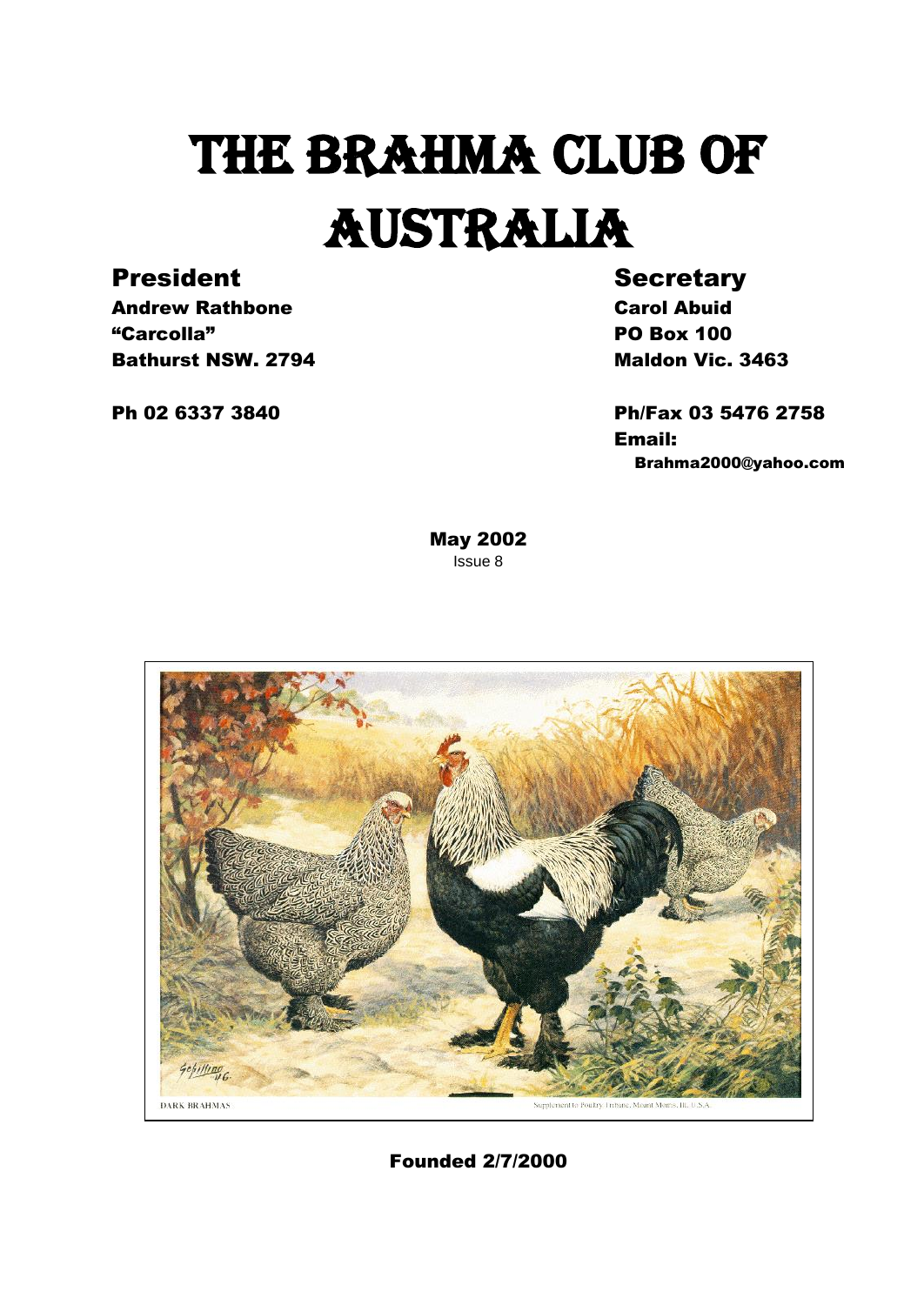#### President's rePort

Hi to all members,

Our second birthday is fast approaching with the celebration of the clubs Annual show. The new venue at Wyong should be an exciting change and a step forward in the clubs history, as membership and interest in the Brahma fowl grows.

Preparations fore the Annual Show are running on track with generous support and prizes, but additional input from members would enhance our shows success.

An excellent article on Brahma's written by Wendy Valentine in the April/May 2002 issue of Australasian Poultry has generated tremendous interest in the breed and the club. From that article I have received numerous inquiries from beginners to poultry exhibitors wanting further information.

Many Thanks go to Wendy Valentine and Megg Miller, for their ongoing support over the years.

There was a very encouraging display of Brahma's on show at the 2002 sydney royal Easter show with 34 entries from 6 exhibitors in 10 classes. Best Brahma exhibit was a Standard Gold cock bird (4years old) looking in his prime after a summer moult. A few weeks later he was awarded Reserve Champion Softfeather at the Orange Agricultural show (only just beaten by my Light Sussex hen) His current appearance does not reflect his recent awards, as he has decided to go into another moult.

Congratulations, go to all the poultry exhibitors at the Sydney royal for being able to have birds ready to show, although some exhibits had not completed their moult when they were benched. Because the poultry exhibits had a long stay at the Sydney royal, some even had time to go into a moult during the 15 days. There were a few empty pens because of withdrawals and in some cases I was unable to find any birds ready to exhibit in certain classes that I had entered.

Our annual show is a much easier time to have poultry reday for exhibitionso we haven't any excuse for not bringing as many birds as we can to Wyong.

See you all there. Regards Andrew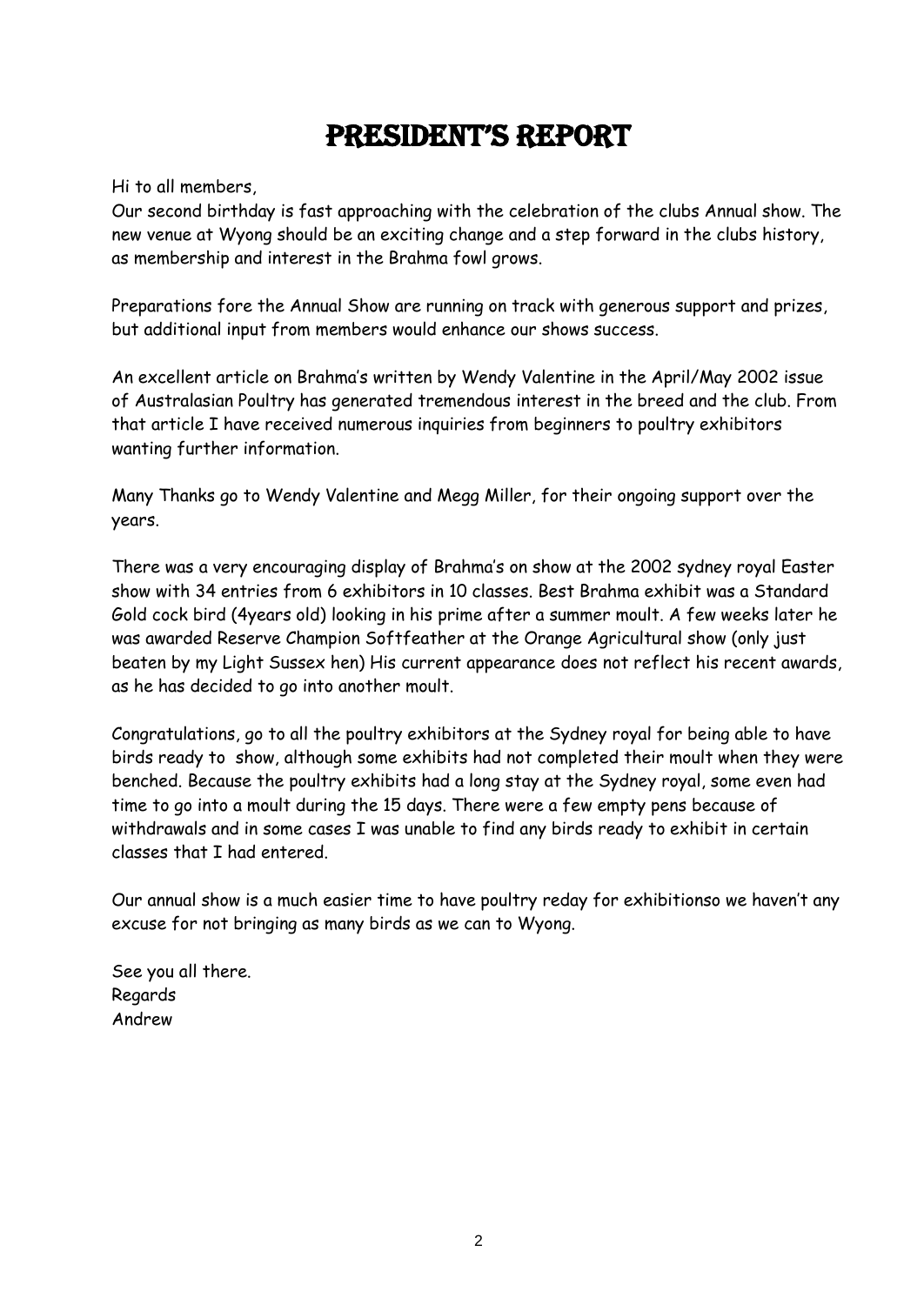#### PRESIDENT OF VICE

(Vice President)

Hi All Brahma Club members,

Well down here in sunny south Gippsland, we are having a superb autumn, with just enough rain to keep everything lovely and green, and as we have not had a wet winter since 1996, maybe we are going to get one this year. I hope not.

After being a little concerned about my Brahma's earlier in the season, I am finding that some are growing out OK, and as larger fowl, they take time to develop to their true potential, and as a result, I have had to delay my culling except for the obvious.

With some of the members coming down in April to run a critical eye over my Brahma's I decided to cull a few more when they were penned in correct colours and according to their type and various faults, my first choice pens started to look like Brahma's, especially my Partridge Brahma's. The Darks still lack type and size, but are progressing; also my White and Black's have taken another step in the right direction. I have even managed two Black cockerels with very good yellow legs, vulture hocks, heavy leg and toe feathering. They have a splash of white in the feathers and neck hackles, but still they have yellow legs. I just hope I can maintain the yellow legs after they are used over my black pullets and hens that have black, slate and yellow legs! ! ! ! The whites have great yellow legs, but lack feathering and I need to improve the shape and type, but they have good eyes and heads.

It is not long before our show and AGM which is on the  $30<sup>th</sup>$  of June and I hope to see as many members as possible there, showing their Brahms's, and remember with the large we still have a long way to go, except for Andrew's Large Light Brahma that are a superb example of Brahma's, so PLEASE enter your birds, even if you think that they are not up to standard because we are all learning, and this show is a great chance to learn and help each other, as this breed has not existed in Australia since the 1940's

There is a great article in Australasian poultry regarding Andrew's Brahma's and all the hard work he has put into re-creating the breed. Volume 13 No 1 The article is by Wendy valentine.

Regards

Bryan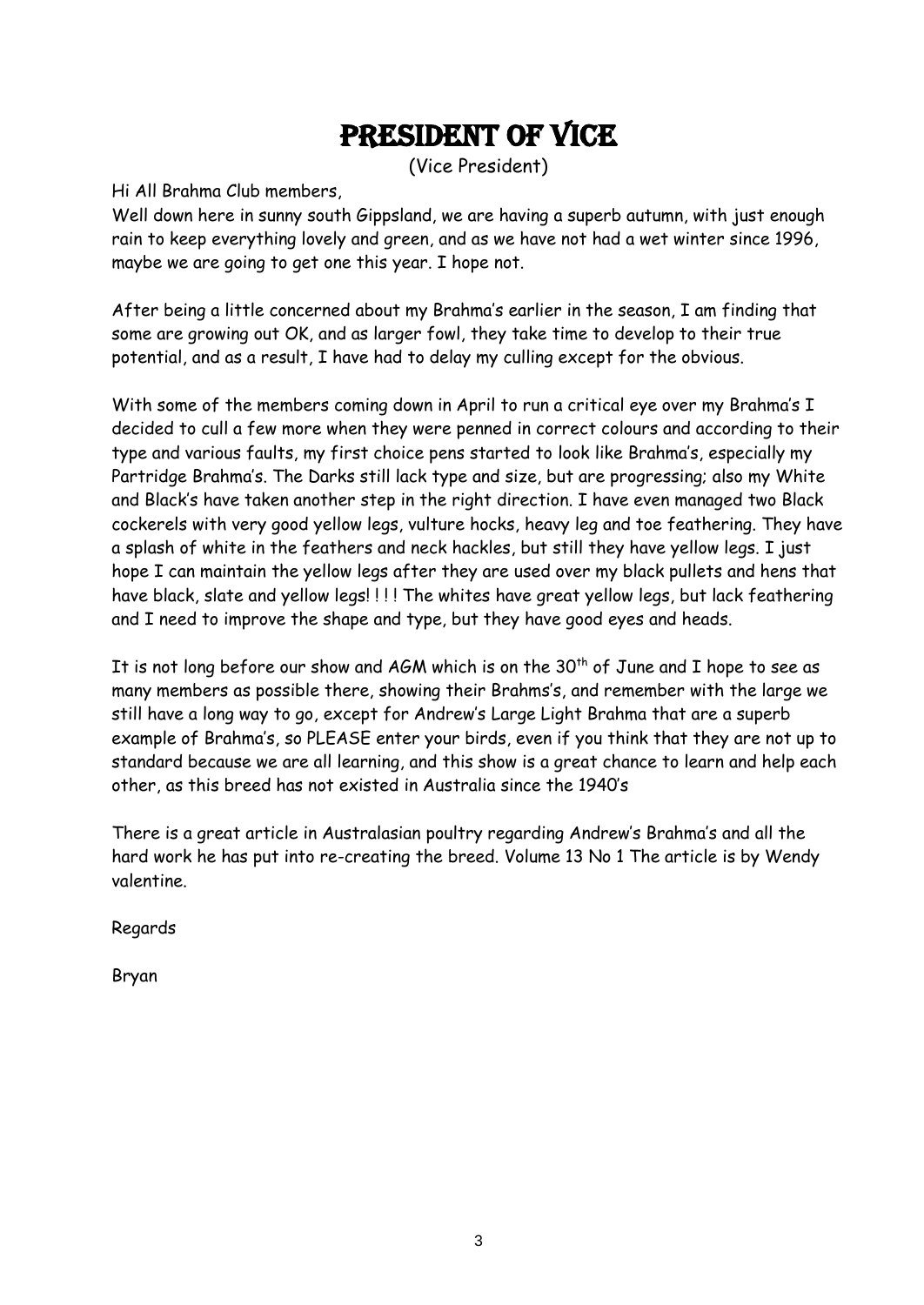# secretary's rePort

Hello Everyone,

Welcome to our new members. I hope to meet you all at our 2<sup>nd</sup> Annual Show on the 30<sup>th</sup> June at Wyong.

Khris and myself have had a very late start to our breeding season, so unfortunately we both do not have great deal to Show and sell this year, so I do hope everyone else has had a more successful season.

I must also apologise for the delay in this Newsletter, as we have all experienced some heavy commitments in one way and another as well as getting the articles together, anyway happy reading, better late than never.

Some of our newer members, to our delight have been asking for advice and some hints on how to achieve particular attributes in breeding the Majestic Brahma. So could our members who have been in the breeding game for years please help us out here, it would be greatly appreciated, no doubt by quite a lot of us.

Some of the Victorian members had a get together at Bryan Jons property in South Gippsland a few weekends back, quite a lot of ooohhhhs and arrrhhhhs were going on but I shan't say anymore, Bryan will tell you further on in the Newsletter

Perhaps other members might like to try getting together for social weekends in other states, it's good fun and it's surprising what talk happens, particularly with ideas swapping back and forth.

Don Jones has been very helpful, (as always) advising me on what accomodaton is available up at Wyong for the Annual Show, as a lot of members are coming from great distances no doubt it will help us all if we know what accommodation is there, also don't forget that camping is available on Dave Saunders property (Directions went out with the schedule) There will be toilet facilities but No shower facilities there. Don Jones has offered Shower facilities.

**To aid everyone prepare, if you are going to camp at Dave Saunders, or you are wishing to take up the offer of the showers at Don Jones PLEASE ring and advise so that they may plan.**

Also Don has advised that the Tennis Club has a smorgasbord for \$12/head (all you can eat) on the Saturday night. It's in walking distance of the Poultry shed. Sounds like a good deal. If you are interested please let Don Jones know as early as possible and he will organize BOOKINGS for us all. OK

Now to explain our fundraising, by now everyone should have received a book of 10 tickets, each ticket is worth \$2.00. Even if people are not interested in the prizes, perhaps you could ask them to donated \$2.00 towards the club. As this is our only way of making money for the club, it would be really appreciated if you could all sell your books, more books are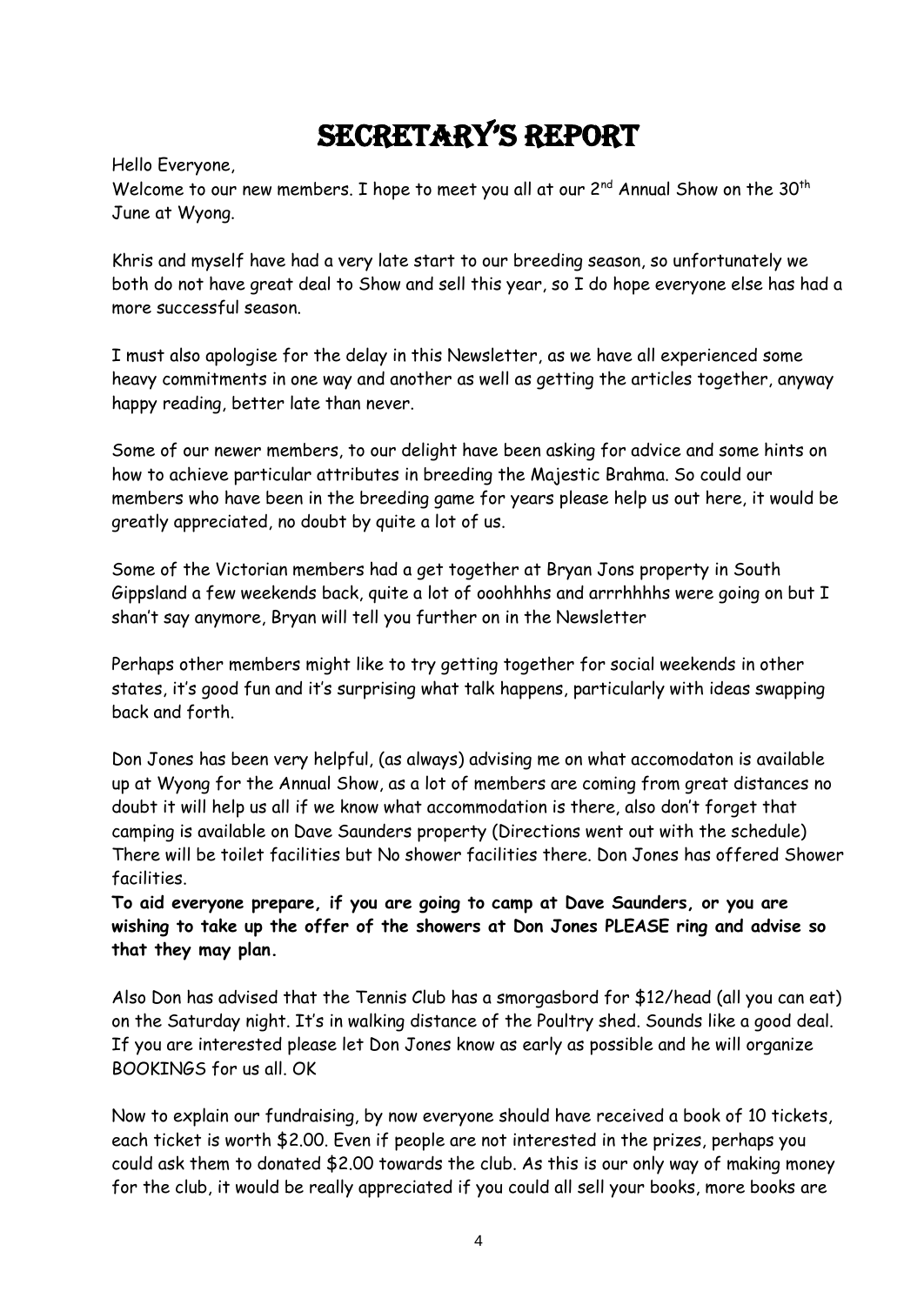available if you think that you can sell more. (**This fundraiser replaces a raffle on the day).** The club is steadily growing, and we are receiving a steady flow of inquiries about the Brahma. At present we have about 43 members 9Financial), not bad considering we are a young club. If anyone has any other ideas how we could fundraise for the club, don't hesitate to get in touch and let us hear your ideas.

Well that's about it for me, see you all soon. Kindest Regards

Carol.

### treasurer's rePort

| <b>Opening Balance</b> |                                                                                                          |                                           | 502.95 |
|------------------------|----------------------------------------------------------------------------------------------------------|-------------------------------------------|--------|
| <b>Income</b>          | Membership<br>Membership                                                                                 | 35,00<br>15.00                            |        |
|                        | Total                                                                                                    | 50,00                                     |        |
| Expenditure            | Aust Post Feb Newsletter<br>Central Vic Office Supps<br>Schedules<br>Aust Post<br>Gov Debit Tax<br>Total | 21,00<br>32.40<br>20,25<br>00.30<br>73.95 |        |
| <b>Current Balance</b> |                                                                                                          |                                           | 479.30 |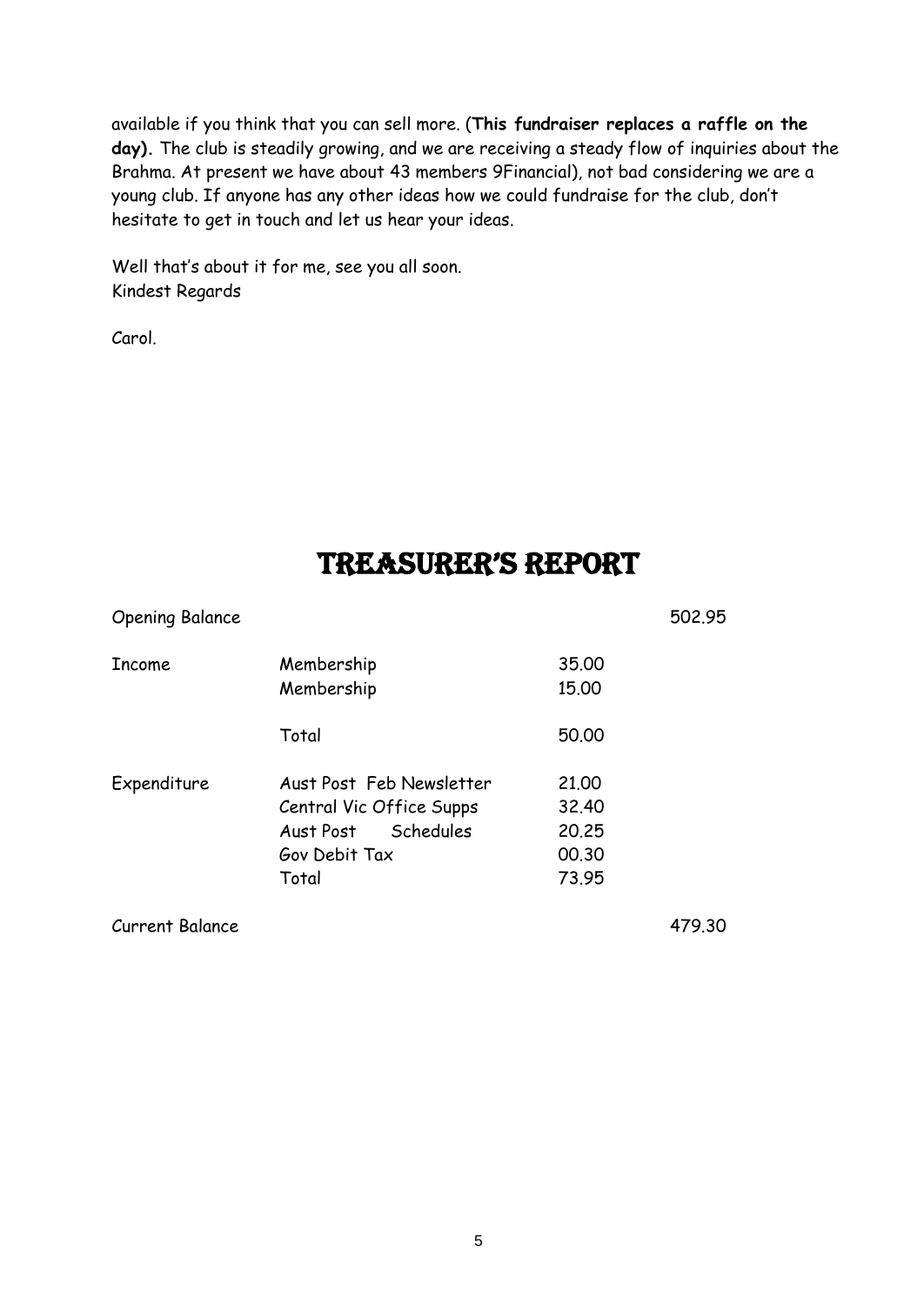# Patron's rePort

By now all members are getting ready for the clubs AGM and Show at Wyong. I would ask that as many members as possible try to come to the Show and get together with other members as this is really the one time of the year that we can get together to discuss issues that affect us as a club.

In the Agenda for the AGM there is provision for discussing these issues with the view that it may be worthwhile for the Club to form a Committee to examine the Standards as a whole and recommend changes if they feel they are required. I would urge all members to give this serious thought. We have the opportunity to have a say about the Standards as we feel they should be judged by. Each time they are printed means that there will be a few years that the birds are going to be judged by the Standards as printed. We are a small country and do NOT expect that they are going to be reprinted every few years, because they won't be. Also note the Judges report from the Sydney Royal, last paragraph.

#### A members progress

I'm sure Carol had given up all hope of ever getting any sort of an article out of me, but here it is. As you might have guessed I'm pretending to be a typist and a breeder of Fair to middling Brahma. (The article was presented typed)

Thanks to Andrew Showers and Andrew Rathbone, I've some pretty good Light Brahma's (Large) Of the dark variety; the two cockerels have good yellow legs, one with vulture hocks and one without. Their breast feathering is mostly black with a miniscule amount of white pollution (shafting). The fellow with the vulture hocks obviously has feathering on all three toes whereas the hockless one has his feathers on the outside toe only. Their wings need more colour and their neck hackles could bet better marked. As for the females, I'm still trying for foot feathering, maybe this year. I'll try the vulture-hocked male over a Silver penciled Wyandotte. I'm having similar problems with my Gold females.

The Gold male that is being used is fairly good, although he could have a better comb and boofier head, unfortunately I seem to be getting reddish/buff when I use a Gold male over Partridge Wyandotte females, still I'll keep plugging away. I'm always open to constructive advice; so don't hesitate to get in touch. I've taken a couple of photographs to give you a better idea of where I am and where I'm going with the Darks and Golds.

Well, lets hope for successful experiments this breeding season, cheers for now.

PS.I thought that you might like to know of the other breeds that I keep. Sussex…. Light, Speckled, Lavender, Buff and Silver Wyandotte…. Silver Laced, Gold Laced, Partridge/Gold penciled and Silver Pencilled Silver Grey Dorking, Croad Langshan, Barnevelder, Welsumer, Plymouth Rock New Hampshire Red, Maran (French- undergoing recreation)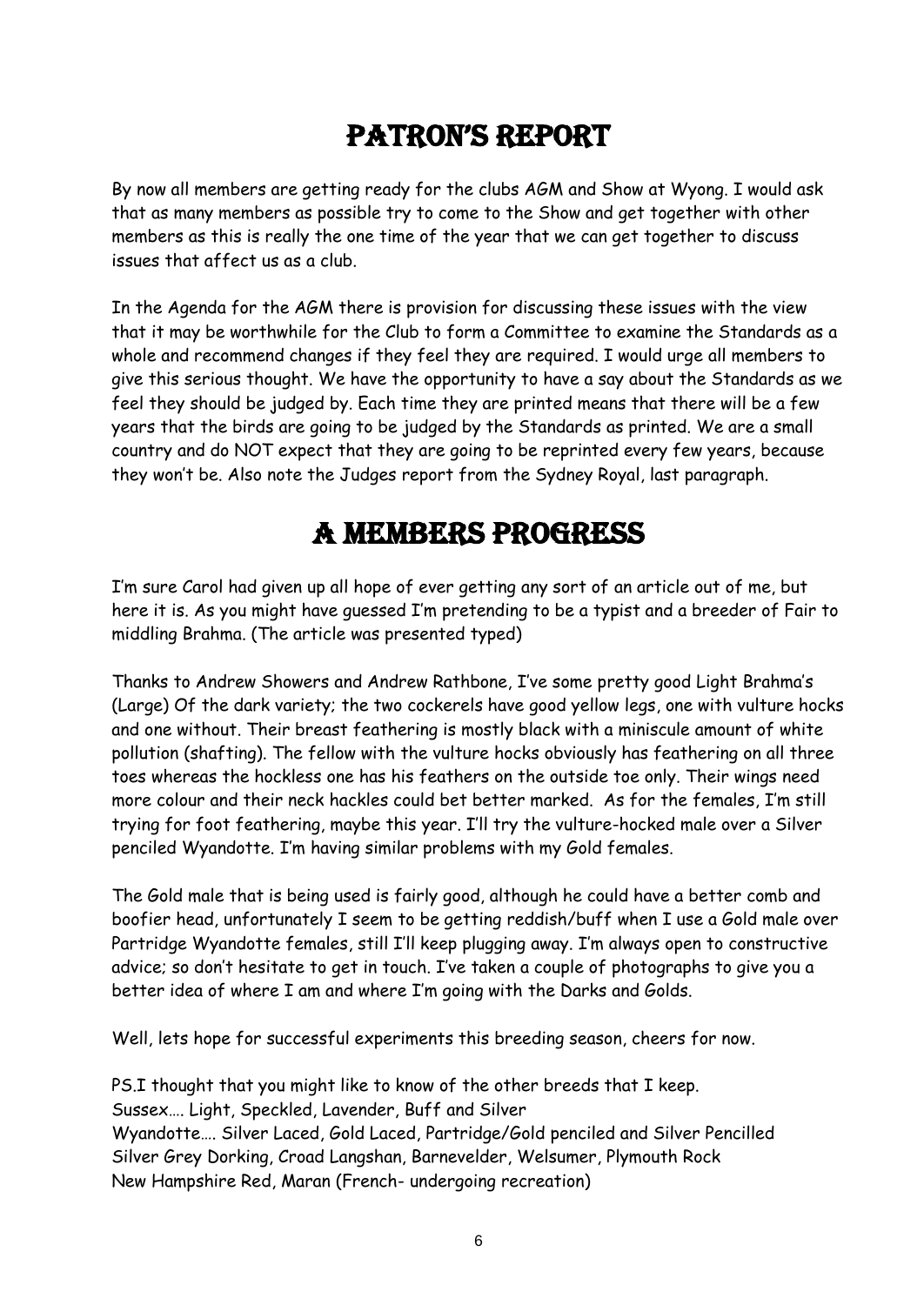# Sydney royal 2002

(Judges Report)

Brahma's made a very brave showing at this years Royal Easter Show. One very nice trio of Large Lights appeared in the AOV class for Heavy breed trios. They were ideally matched to breed winners of both sexes, with a nice even coloured male mated to two good type females. One, very strong in undercolour, and the other much clearer but still of good top colour. They won this class quite easily. (Owner: A Rathbone)

The Large single classes brought forth a most interesting collection, for, in addition to the Lights, there were one each of Gold, Buff and Black. The best class appeared in the cocks with three prime exhibits. Two really nice lights, one of which I could not handle, but the highlight was a beautiful Gold cock. He was really good type and colour of the highest order. Shown in exemplary fashion, he could only be improved by a bit more size and more typical head points (Owner: A Rathbone)

The young stock were very promising, and I thought the light pullet would make a good adult. (Owner: A Rathbone)

The bantams had 22 exhibits, and they were a pleasure to judge. Again the lights dominated with quality varying. Several different types were on show, although colour was mostly quite good. The winning cock (Owner: B Raines) was a real top class Brahma and the same owners cockerel a clear winner in his class.

AOC Brahma class comprised 4 Darks, and clearly there appears to be quite a bit of work needed on colour. Markings are generally tending towards "stippling" rather than penciling, and the winner here (N&A&N Lynch) was closest to the desired pattern. Perhaps an infusion of Silver pencilled Wyandotte blood could help, although good Wyandottes in this colour are few and far between.

Just an observation in closing. Most of the better Brahma had "vulture hocks"; and until the Standard is worded more correctly, these birds must remain in contention> In other words, until "vulture hocks" are listed as a disqualification, then they cannot be penalized too severely. Besides I don't find them offensive for they give the Brahma another distinguishing feature that sets them apart from similar style fowls.

**Signed** Dallas Smith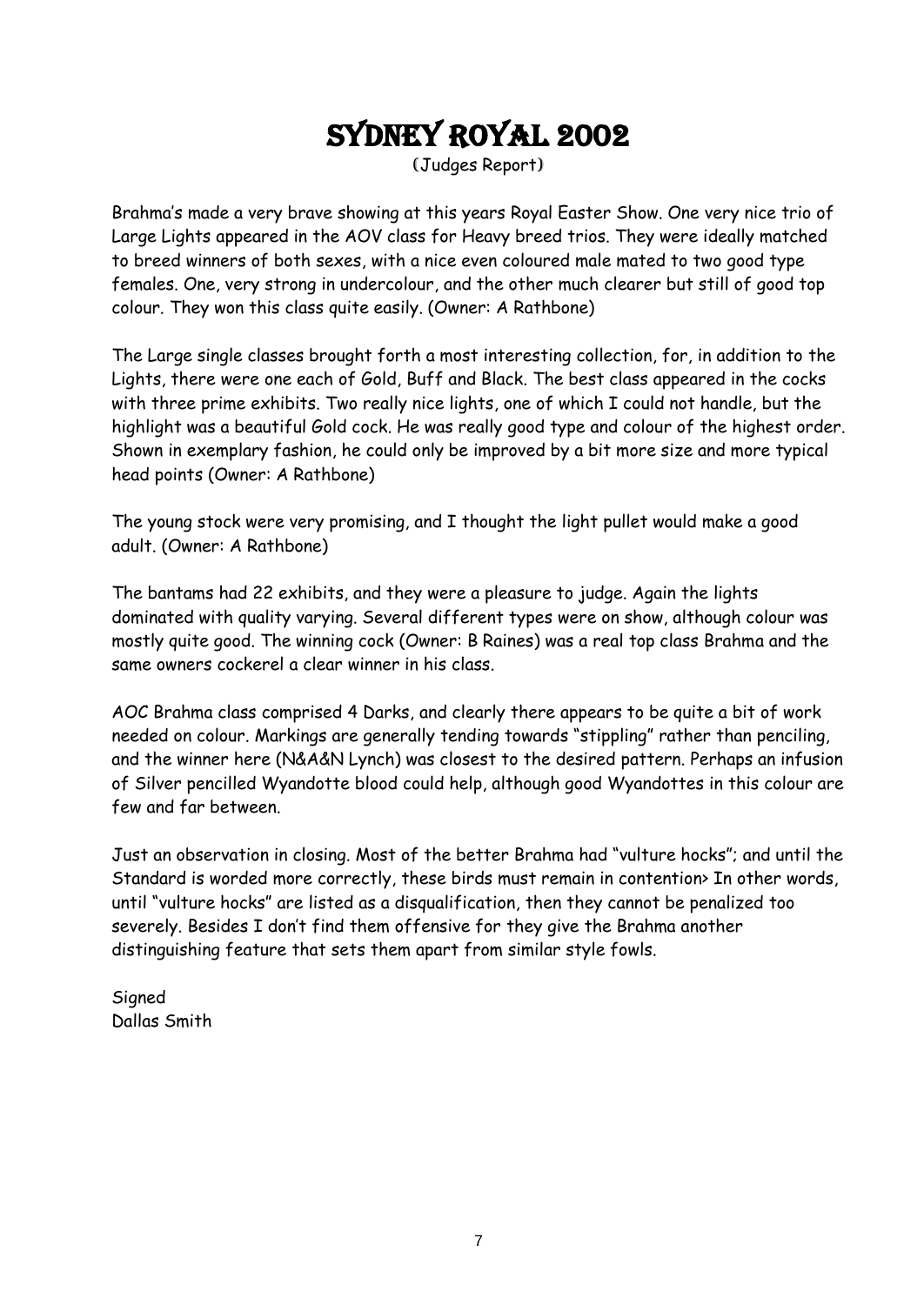# Sydney Royal easter show results

| Class  | 154                        | Brahma              |      | AOC                          | Cock     |
|--------|----------------------------|---------------------|------|------------------------------|----------|
|        |                            | 3                   | 245  | Raines<br>В                  |          |
|        |                            | $\overline{c}$      | 246  | Rathbone A                   |          |
|        |                            | 1                   | 247  | Rathbone A                   |          |
|        |                            |                     |      |                              |          |
| Class  | 155                        | Brahma              |      | AOC                          | Hen      |
|        |                            | 1                   | 248  | Rathbone A                   |          |
|        |                            |                     | 249  | Rathbone A                   |          |
|        |                            |                     |      |                              |          |
| Class  | 156                        | Brahma              |      | AOC                          | Cockerel |
|        |                            | 1                   | 250  | Raines B                     |          |
|        |                            | 2                   | 251  | Rathbone A                   |          |
| Class  | 157                        | Brahma              |      | AOC                          | Pullet   |
|        |                            | 2                   | 252  | Rathbone A                   |          |
|        |                            | 3                   | 253  | Rathbone A                   |          |
|        |                            | 1                   | 254  | Rathbone A                   |          |
|        |                            |                     |      |                              |          |
| (5158) |                            | Champion Brahma 247 |      | Rathbone A                   |          |
| (5159) | <b>Best Brahma</b>         |                     | 247  | Rathbone A                   |          |
|        |                            |                     |      |                              |          |
| Class  | 863                        | Brahma Bantam       |      | Light                        | Cock     |
|        |                            |                     | 2166 | A.M Abbott & W.J. Armistead  |          |
|        |                            |                     | 2167 | A.M.Abbott & W.J. Armistead  |          |
|        |                            | 2                   | 2168 | N&A&N Lynch                  |          |
|        |                            | 3                   | 2169 | J&M Mills                    |          |
|        |                            | 1                   | 2170 | <b>B</b> Raines              |          |
|        |                            |                     | 2171 | T&D Saunders                 |          |
| Class  | 864                        | Brahma Bantam       |      | Light                        | Hen      |
|        |                            | 3                   | 2172 | R.M. Abbott & W.J. Armistead |          |
|        |                            |                     | 2173 | R.M.Abbott & W.J. Armistead  |          |
|        |                            | 2                   | 2174 | N&A&N Lynch                  |          |
|        |                            | 1                   | 2175 | J&M Mills                    |          |
|        |                            |                     |      |                              |          |
| Class  | 865                        | Brahma Bantam       |      | Light                        | Cockerel |
|        |                            |                     | 2176 | R.M. Abbott & W.J. Armistead |          |
|        |                            |                     | 2177 | R.M. Abbott & W.J. Armistead |          |
|        |                            | 2                   | 2178 | N&A&N Lynch                  |          |
|        |                            | $\mathbf{1}$        | 2179 | <b>B</b> Raines              |          |
|        |                            | 3                   | 2180 | T&D Saunders                 |          |
|        |                            |                     |      |                              |          |
| Class  | 866                        | Brahma Bantam       |      | Light                        | Pullet   |
|        |                            |                     | 2181 | R.M.Abbott & W.J. Armistead  |          |
|        |                            |                     | 2182 | R.M. Abbott & W.J. Armistead |          |
|        |                            | 2                   | 2183 | N&A&N Lynch                  |          |
|        |                            | $\mathbf{1}$        | 2184 | <b>J&amp;M Mills</b>         |          |
| (5867) | Champion Bantam Light      |                     | 2170 | <b>B</b> Raines              |          |
|        |                            |                     |      |                              |          |
| Class  | 868                        | Brahma Bantam       |      | AOC                          | Male     |
|        |                            | 1                   | 2185 | T&D Saunders                 |          |
| Class  | 869                        | Brahma Bantam       |      | AOC                          | Female   |
|        |                            | 3                   | 2186 | N&A&N Lynch                  |          |
|        |                            | 1                   | 2187 | N&A&N Lynch                  |          |
|        |                            | 2                   | 2188 | T&D Saunders                 |          |
| (5870) | Champion Brahma Bantam AOC |                     |      | 2187 N&A&N Lynch             |          |
|        |                            |                     |      |                              |          |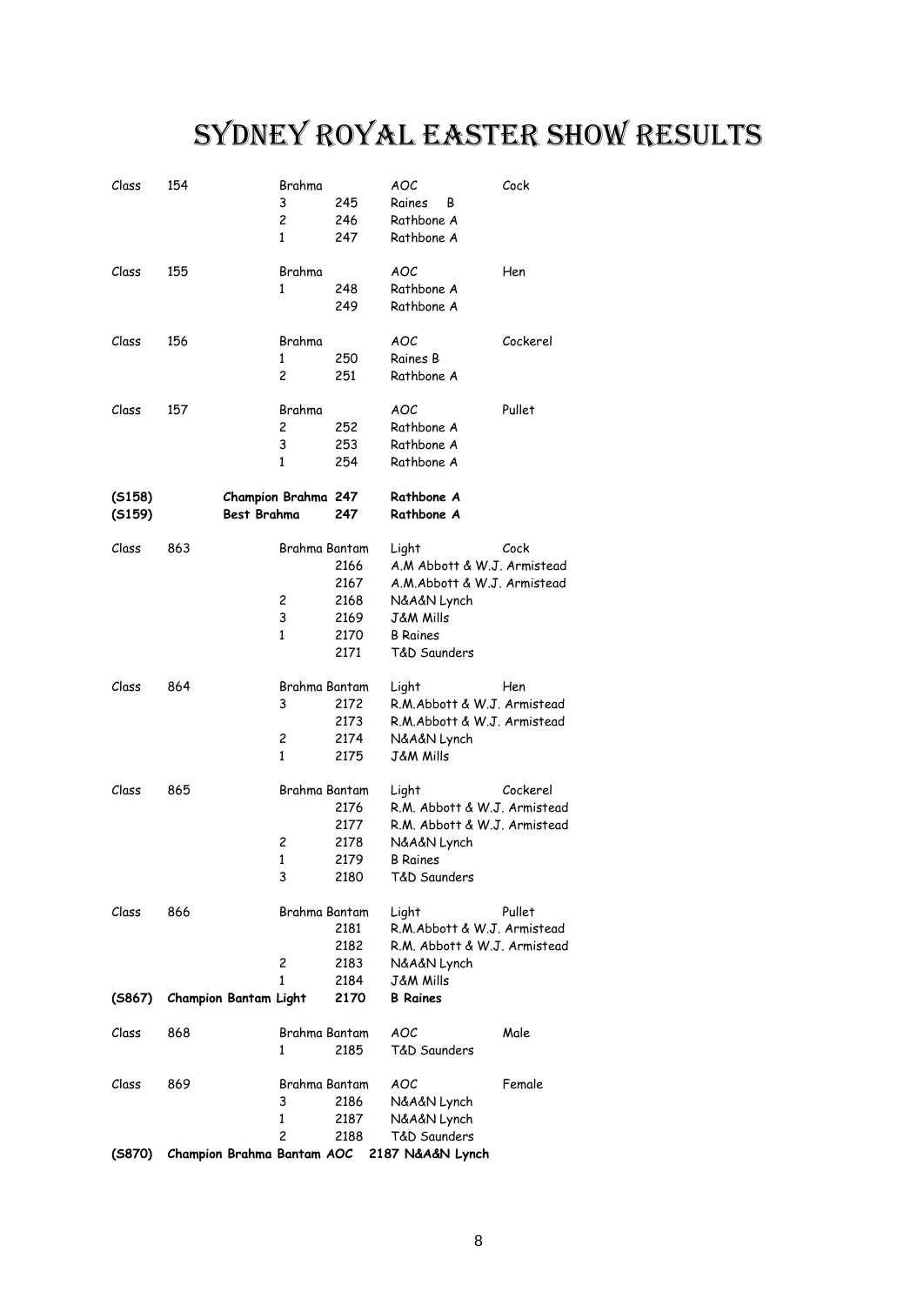#### Members letters

Stephen Kilpatrick

This is my first year with Brahmas and my second with Wyandotte's. The Wyandotte's have bred and grown very well this year.

Due to the fact that I am a novice at poultry rearing, I can tell you some things that I have learnt.

I have 2 incubators. The first holds the eggs for the first 18 days; the second one is used as a hatcher. After hatching it is cleaned while the first is left undisturbed. When hatched they are put in a large brooder and given plenty of clean water, starter crumble and plenty of cloverleaf which is broken up. Then I put them in a large pen where they are given plenty of grower crumble, wheat, Lucerne chaff and green grass until about 8 weeks. About this time I start culling, any with deformities, slow feathering, weak or unthrifty chicks. The ones that pass are then separated into groups of males and females and fed separately. The cockerels get as much grower crumble they can eat, with Lucerne chaff, wheat and calcium powder as a scratch grain.

Every second night they also get small pieces of red meat for protein, and to train them. The pullets are let loose outside to mainly forage and get crumble and wheat sparingly. With Wyandotte's the pullets get fat easily, which means they look droopy, so require plenty of exercise but the cockerels will convert the feed into muscle and bone more efficiently. The cockerels are also kept separately to stop fighting.

All are wormed every 8 weeks. The pens are always cleaned and their bedding consists of about 20cm of hay. They also eat some of the seed in the hay. You may have noticed I don't vaccinate. Apart from worming, I don't believe healthy birds should get sick and if they are handled regularly, to reduce stress, then it further improves their immunity. The pens are also sprinkled with lime to reduce external parasites..

My Brahmas feather pecked on the saddles at about 5 weeks, but this has never occurred in the Wyandotte's. To stop them doing this I ran the Brahmas with a group of Wyandotte pullets.

I have found the Brahma to be a very docile breed and will regularly come up to me and peck at my boots, showing no fear at all. They are also fussy eaters, while the Wyandottes enjoy foraging on worms and grubs, the Brahmas appear to not bother and will preen and groom themselves instead.

When I get my camera back from my daughter, I will forward on some photo's

Regards Stephen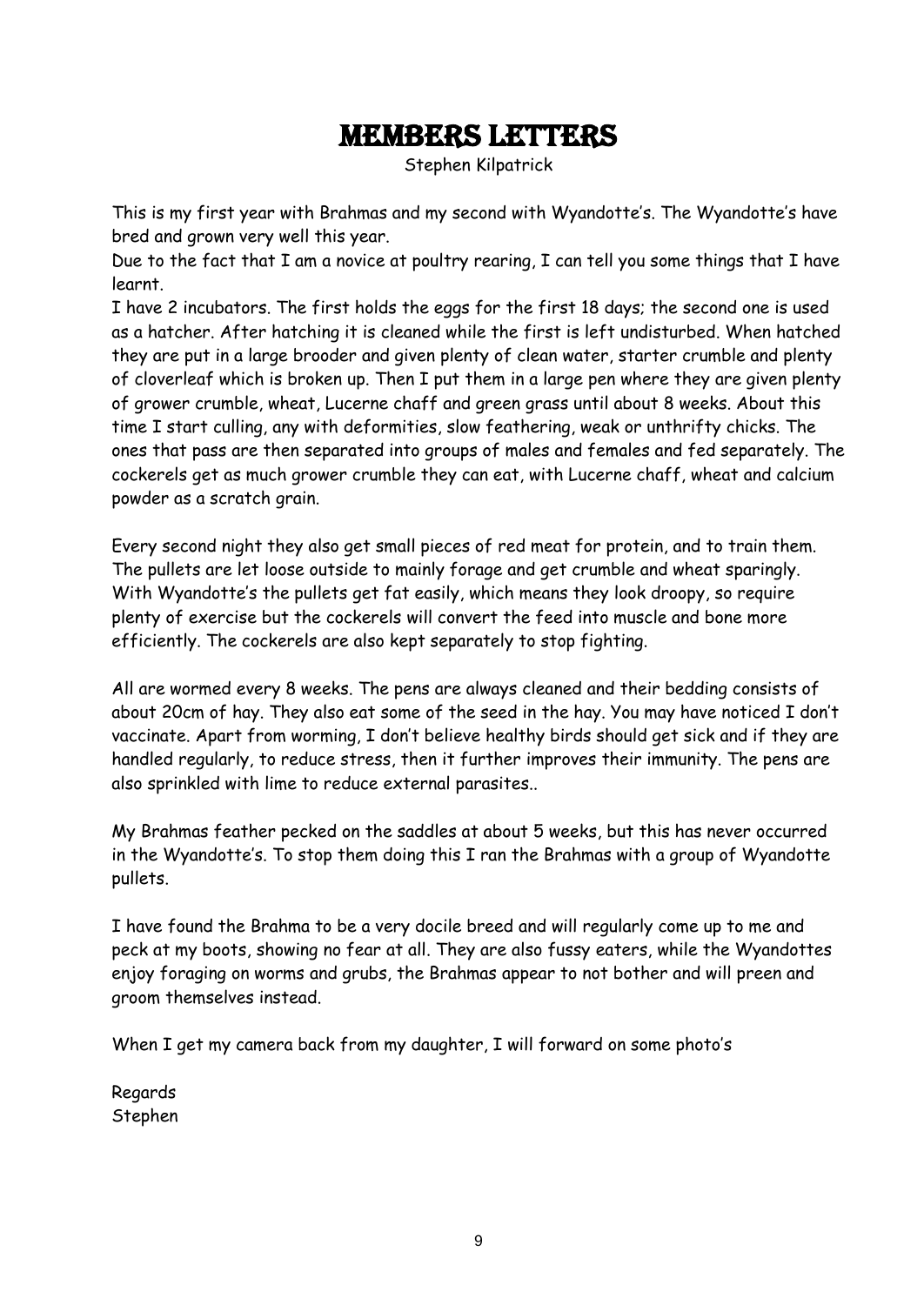# Victorian getogether

The weekend of the 20<sup>th</sup> May arrived and so did some of our Brahma breeders. Khris and Carol Abuid, Lance Hicks, Brendan O'Leary, Alex King and Megg Miller. But Megg must of felt like Count Strezlecki felt after he discovered the Strezlecki Ranges or that famous American Indian tribe "Whereinthe\*arewe". But after that adventure in her Mazda 121, we all got stuck into talking Brahma, looking at Brahma and being critical of Brahma, albeit constructively. Everyone was inspecting the sheds and discussing vulture hocks, leg feathering, dewlaps, small wattles, small neat pea combs, short beaks, eyebrows, upright stance, in fact all those things that make Great Brahmas just like the front cover of our Newsletter.

We all realize that we still have some way to go to produce those magnificent Brahmas, but they are definitely on the way, and by Sunday afternoon so were all my guests. Even Megg headed back over the Stezlecki's rather than the longer way around.

After all this talk, we agreed that we would suggest at the AGM, that a steering committee be formed to put together in consultation with the membership, a set of Standards that more accurately reflect the standards of the Brahma.

We are all aware of the differences in the British and American Standards, and the fact that we are limited in genetics in this country, with this information we need to all decide on the Standards that are **achievable** in this country.

And that brings us to the naming of colours, as I mentioned earlier, it is appropriate that historically there has always been Light and Dark brahmas and we should keep that, but after having seen the new Wyandotte Standard and their approach to new colours and the naming of their traditional colours, we could achieve all our aims by adopting the colours of the Australian Wyandotte Club. We will have 2-3 copies at the show to look at so we can achieve a great Standard for future generations.

**Apologies;** There are photo's from this weekend and of Brendan O'Leary's birds, that have been held over until the next issue.

Also held over were two articles from Leigh Keidge, these will be in the next issue.